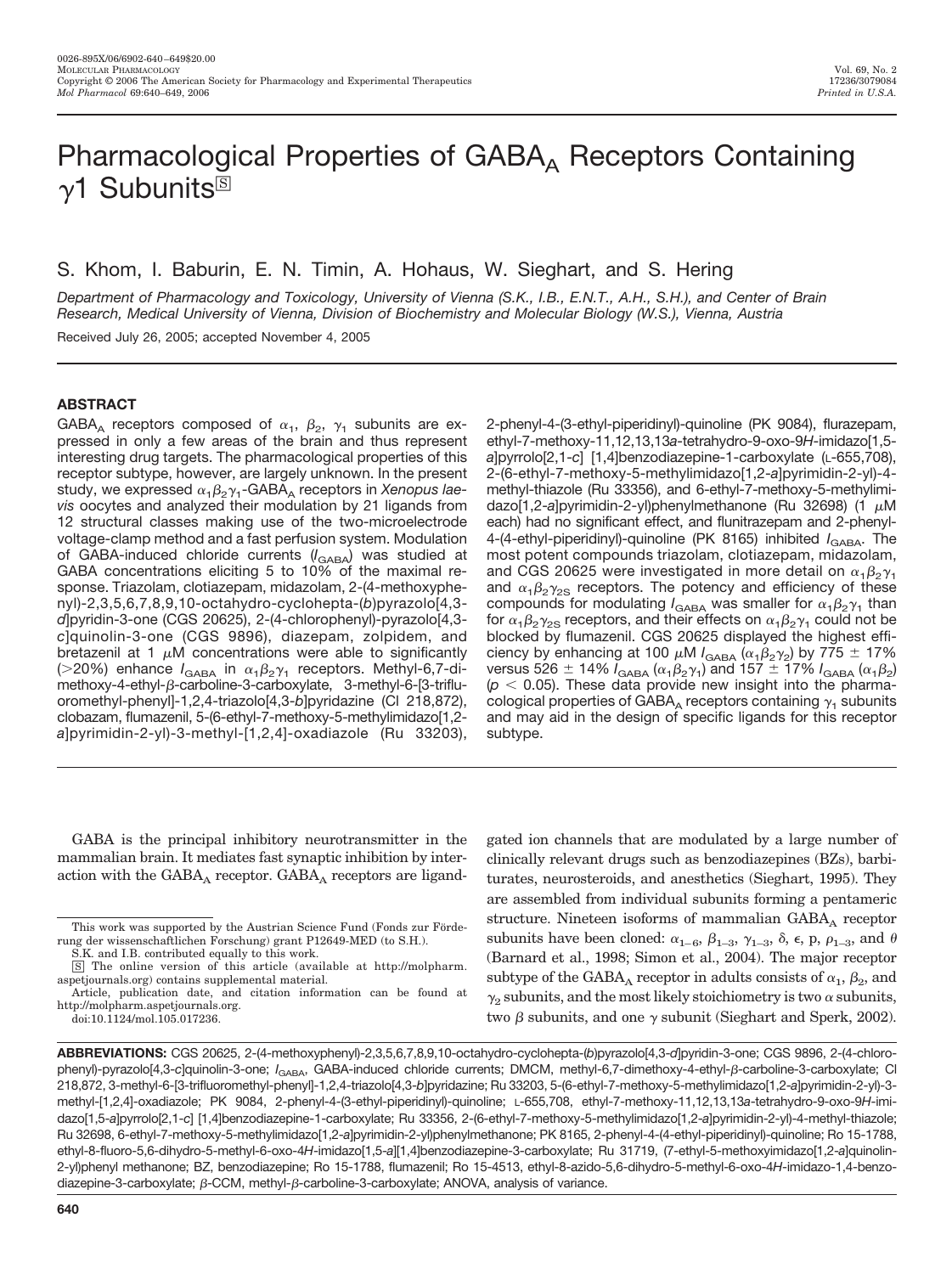The subunit composition determines the GABA sensitivity and the pharmacological properties of the  $GABA_A$  receptor (Sieghart, 1995; Hevers and Luddens, 1998; Boileau et al., 2002). The subunit composition of the receptor also affects the time course of the GABA response (desensitization and deactivation of the chloride currents) (Bianchi et al., 2001; Boileau et al., 2003; Feng et al., 2004). Mutation of amino acid residues in  $\alpha$  and  $\gamma_2$  subunits modulate the BZ sensitivity of the receptor, suggesting that the BZ binding pocket is located at the interface between  $\alpha$  and  $\gamma_2$  (Sigel, 2002; Ernst et al., 2003). There is clear evidence that substitution of the  $\gamma_2$  subunit by either  $\gamma_1$  or  $\gamma_3$  significantly alters the sensitivity for BZ (Hevers and Luddens, 1998).

In contrast to the  $\gamma_2$  subunit, which is ubiquitously expressed in the central nervous system, the  $\gamma_1$  subunit is expressed in only a few areas of the brain such as the amygdala (central and medial nuclei), the pallidum, the septum, the substantia nigra, and the thalamus (centrolateral and medial nuclei) (Pirker et al., 2000; Korpi et al., 2002). Compounds selectively interacting with receptors containing  $\gamma_1$ subunits thus might have a substantial clinical potential.

Compared with receptors containing  $\gamma_2$  subunits, little is known about the pharmacological profile of  $GABA_A$  channels composed of  $\alpha_1$ ,  $\beta_2$ , and  $\gamma_1$  subunits. Ymer et al. (1990) observed a loss in affinity for the benzodiazepine antagonist Ro 15-1788 and the inverse agonist methyl-6,7-dimethoxy-4 ethyl- $\beta$ -carboline-3-carboxylate (DMCM) when the  $\gamma_1$  was substituted for  $\gamma_2$  in  $\alpha_1\beta_1\gamma_2$  receptors. Negative modulatory effects of Ro 15-4513,  $\beta$ -CCM, and DMCM for GABA<sub>A</sub> receptors composed of  $\alpha_{1/2/3}\beta_1\gamma_2$  subunits are changed to positive modulatory effects in  $\alpha_{1/2/3}\beta_1\gamma_1$  receptors (Puia et al., 1991; Wafford et al., 1993). Benke et al. (1996) observed a low affinity for clonazepam, zolpidem, and flunitrazepam and apparent insensitivity for flumazenil and Ro 15-4513 for  $\gamma_1$ -containing receptors. Wafford et al. (1993) demonstrated a reduced enhancement of chloride currents through  $\alpha_{3}\beta_{2}\gamma_{3}$  by diazepam, clonazepam, and bretazenil compared with  $\alpha_{3}\beta_{2}\gamma_{2}$ and a negative modulatory effect of zolpidem for  $\alpha_2\beta_1\gamma_1$  and alpidem for  $\alpha_3\beta_1\gamma_1$  receptors.

Overall, in 4 different studies, a total of 14 compounds from 5 different compound classes have been investigated so far for their ability to modulate GABA<sub>A</sub> receptors containing  $\gamma_1$ subunits. Unfortunately, most of these studies were carried out under different experimental conditions and with receptors containing different  $\alpha$  and  $\beta$  subunits combined with  $\gamma_1$ . Thus, the relative efficacies of these compounds for  $\alpha\beta\gamma_1$  are not comparable (Hevers and Luddens, 1998).

In the present study, we analyzed the modulation of  $\alpha_1\beta_2\gamma_1$ receptors expressed in *Xenopus laevis* oocytes by 21 compounds comprising distinct chemical structures. Triazolam, clotiazepam, midazolam, and CGS 20625 exhibited a significant potency and efficiency, whereas the other compounds were either inactive or displayed only a low potency on  $\gamma_1$ containing receptors.

#### **Materials and Methods**

**Chemicals.** Compounds were obtained from the following sources: flunitrazepam (7-nitro-1,3-dihydro-1-methyl-5-*o*-fluorophenyl-2*H*-1,4 benzodiazepin-2-one), diazepam (7-chloro-1,3-dihydro-1-methyl-5-phenyl-2*H*-1,4-benzodiazepin-2-one), flurazepam (7-chloro-1,3-dihydro-1 ethylaminodiethyl-5-*o*-fluorophenyl-2*H*-1,4-benzodiazepin-2-one), midazolam [8-chloro-6-(2-fluorophenyl)-1-methyl-4*H*-imidazo[1,5 *a*][1,4]benzodiazepine], Ro 15-1788, and bretazenil [*t*-butyl(*s*)-8-bromo-11,12,13,13*a*-tetrahydro-9-oxo-9*H*-imidazo[1,5-*a*]pyrrolo[2,1-*c*] [1,4]benodiazepine-1-carboxylate] were from Hoffmann La Roche (Basel, Switzerland); L-655,708 was purchased from Tocris Cookson Inc. (Bristol, UK); clotiazepam [5-(2-chlorophenyl)-7-ethyl-1,3-dihydro-1-methyl-2*H*thieno[2,3-*e*][1,4]diazepin-2-one] was from Troponwerke (Köln, Germany); clobazam [7-chloro-1-methyl-5-phenyl-1*H*-1,5-benzodiazepine-2,4(3*H*,5*H*)-dione] was from sanofi-aventis (Bridgewater, NJ); triazolam [8-chloro-6-(2-chlorophenyl)-1-methyl-4*H*-1,2,4-triazolo[4,3 *a*][1,4]benzodiazepine] was from Sigma (Vienna, Austria); DMCM was from Ferrosan (Soeborg, Denmark); CGS 9896 and CGS 20625 were from Novartis (Basel, Switzerland); zolpidem [*N*,*N*,6-trimethyl-2-(4 methylphenyl)imidazo[1,2-*a*]-pyridine-3-acetamide] was from Synthelabo Recherche (Bagneux, France); Cl 218,872 was from American Cyanamide Comp. (Wayne, NJ); Ru 31719, Ru 32698, Ru 33203, and Ru 33356 were from Roussel Uclaf (Romainville, France); PK 8165 and PK 9084 were from Pharmuka Laboratories (Gennevilliers, France). For chemical structures, see Ogris et al. (2004).

Expression and Functional Characterization of GABA<sub>A</sub> Re**ceptors.** *X. laevis* oocytes were prepared and injected as described previously (Grabner et al., 1996). Female *X. laevis* (Nasco, Fort Atkinson, WI) were anesthetized by exposing them for 15 min to a 0.2% MS-222 (methane sulfonate salt of 3-aminobenzoic acid ethyl ester; Novartis) solution before surgically removing parts of the ovaries. Follicle membranes from isolated oocytes were enzymatically digested with 2 mg/ml collagenase (type 1A, Sigma). One day after isolation, the oocytes were injected with approximately 10 to 50 nl of a solution of diethyl pyrocarbonate water containing the different cRNAs at a concentration of approximately 300 to 3000 pg/nl/ subunit. The amount of cRNA was determined by means of a Nano-Drop ND-1000 (Kisker-Biotech, Steinfurt, Germany). To ensure expression of the  $\gamma$  subunit in the case of  $\alpha_1\beta_2\gamma_1$  and  $\alpha_1\beta_2\gamma_2$  receptors, cRNAs were mixed in a ratio of 1:1:10, and for receptors comprising only  $\alpha_1$  and  $\beta_2$  subunits, they were mixed in a ratio of 1:1 (Boileau et al., 2002).

Oocytes were stored at 18°C in ND96 solution (Methfessel et al., 1986). Electrophysiological experiments were performed by the twoelectrode voltage-clamp method making use of a TURBO TEC 01C amplifier (NPI Electronic GmbH, Tamm, Germany) at a holding potential of  $-70$  mV. The bath solution contained 90 mM NaCl, 1 mM KCl, 1 mM  $MgCl<sub>2</sub>$ , 1 mM  $CaCl<sub>2</sub>$ , and 5 mM HEPES, pH 7.4.

**Perfusion System.** GABA was applied by means of a modified version of a fast perfusion system according to Hering (1998). A schematic drawing of the perfusion chamber and drug application device is shown in Fig. 1A. As described previously, the voltageclamp experiments on *X. laevis* oocytes were performed in a small  $(\approx 15 \mu l)$  bath that was covered by a glass plate. Two angular inlet channels in the glass cover (diameter,  $\leq 1$  mm) enabled access of the two microelectrodes to the oocyte. A funnel for drug application surrounded both access channels for the microelectrodes compared with a funnel surrounding a single access channel in Hering (1998). This modification increased the stability of oocyte perfusion.

Drug or control solutions were applied to the funnel by means of a Miniprep 60 (Tecan, Durham, NC) that was controlled by a DigiData 1322A (Clampex version 9.2; Molecular Devices, Sunnyvale, CA), permitting automation of the experiments [see also Supplemental Videos S1 and S2 (files methods\_1.avi and methods\_2.avi) for animation of the solution exchange].

To estimate the rate of solution exchange independent of the ligand-receptor interaction, we expressed K<sub>v</sub>1.1 channels in *X. laevis* oocytes and analyzed the time course of current decay during a rapid increase of the extracellular potassium concentration from 1 to 10 mM (sodium was reduced to 80 mM, respectively). Figure 1B illustrates a typical  $K_v1.1$  current during a voltage-clamp step from  $-80$ to  $+20$  mV. The current decrease upon fast perfusion with 10 mM potassium at a speed of 1 ml/s is shown on the right in Fig. 1B. A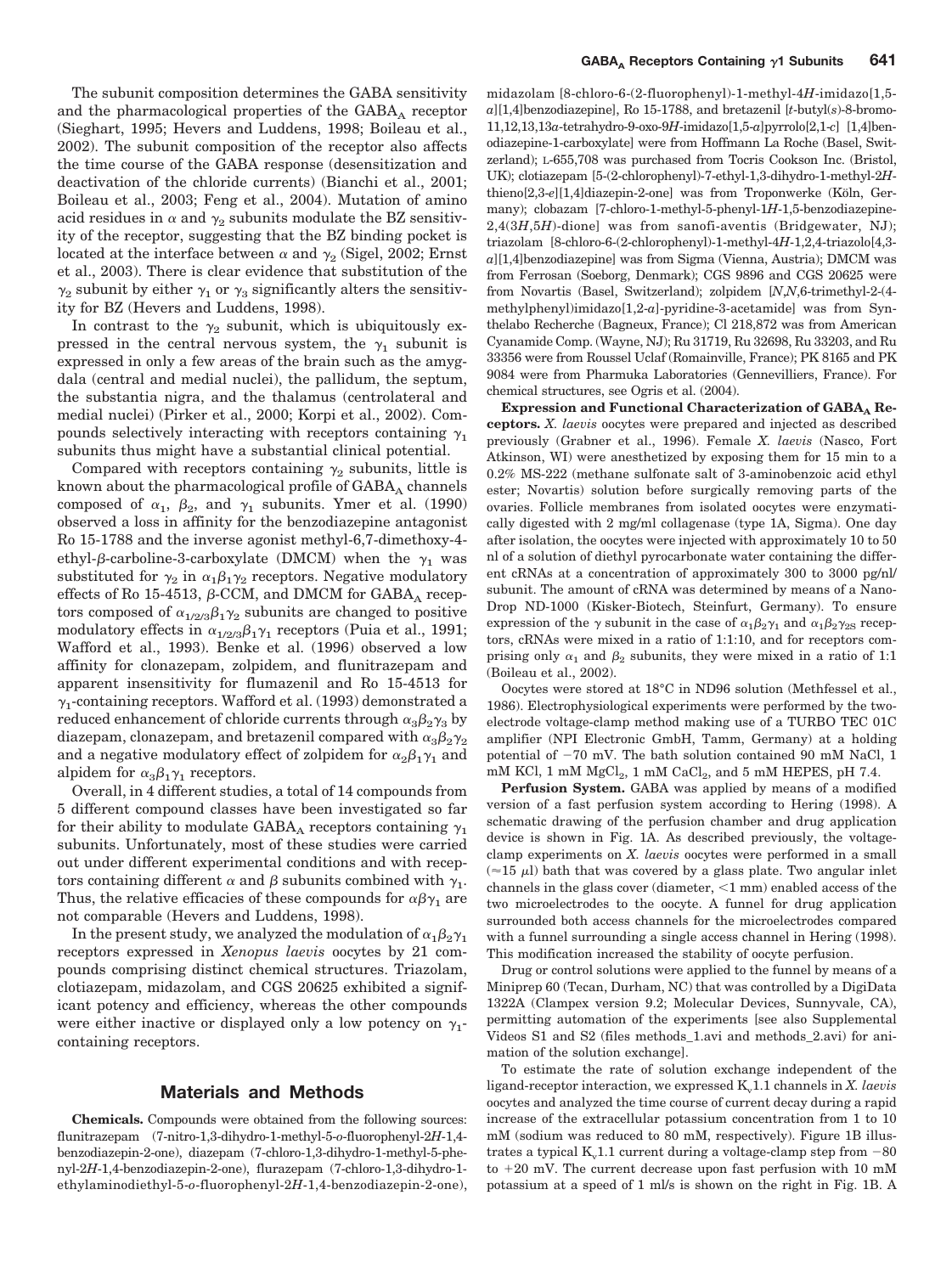mean current decline time  $t_{10-90\%}$  of  $140.8 \pm 17.5$  ms ( $n = 7$ ) was estimated.

To elicit GABA-induced chloride currents  $(I_{\text{GABA}})$ , the chamber was perfused with 120  $\mu$ l of GABA-containing solution at the same volume rate  $(1 \text{ ml/s})$ . The rise time of  $I_{\text{GABA}}$  ranged usually between 100 and 250 ms (Fig. 1C), which is comparable with the rate of solution exchange estimated in Fig. 1B.

After the initial fast perfusion step for rapid agonist application, the chamber was continuously perfused at a rate of  $1 \mu$ I/s for a total of 18 s. Before rapid washout of agonist and/or drug, the funnel was emptied by a suction pulse applied to the two funnel outlets (Fig. 1A).



**Fig. 1.** A, cross-section view of the oocyte perfusion chamber. Two microelectrodes (M1 and M2) are inserted into the angular access inlets in a glass plate (the inlets serve simultaneously as perfusion holes) covering the small  $(\approx 15 \mu l)$  oocyte chamber. Drug was applied by a Tecan Miniprep 60 application tube (AT) to a quartz funnel surrounding the microelectrode access holes (MAH). Residual solution was removed from the funnel before drug application via the funnel outlets (see Hering, 1998 and the two Supplemental Video files S1 and S2). B, estimation of the rate of solution exchange on an oocyte expressing Kv 1.1 the extracellular potassium concentration was rapidly increased from 1 to 10 mM during a potassium outward current (voltage step from  $-80$  to  $+20$  mV). The time of current decrease (right) from 10 to 90%  $(t_{10-90\%})$  was taken as a measure of the volume rate of oocyte perfusion. C, typical time courses of  $I_{\text{GABA}}$  ( $\alpha_1\beta_2\gamma_{2S}$  receptors) activated by different GABA concentrations. Upon application of 300  $\mu$ M GABA,  $I_{\text{GABA}}$  increased from 10 to 90% within 100 ms. At 100, 30, and 10  $\mu$ M GABA  $t_{10-90\%}$  was 140, 180, and 230 ms, respectively.

The time between this suction pulse and the application of new solution to the funnel was  $\leq 1$  s to avoid evaporation of the bath surrounding the oocyte.

Duration of washout periods was extended from 3 to 30 min, with increasing concentrations of applied GABA to account for slow recovery from increasing levels of apparent desensitization. Oocytes with maximal current amplitudes  $>3 \mu A$  were discarded to minimize voltage-clamp errors.

**Analyzing Concentration-Response Curves.** Enhancement of chloride currents by modulators of the  $GABA_A$  receptor was measured at a GABA concentration eliciting between 5 and 10% of the maximal current amplitude ( $EC_{5-10}$ ). The  $EC_{5-10}$  (usually ranging between 3 and 8  $\mu$ M) was determined at the beginning of each experiment.

Enhancement of the chloride current  $(I<sub>GABA</sub>)$  was defined as  $(I_{_{\rm (GABA~+~Comp)}}/I_{\rm GABA})=1,$  where  $I_{_{\rm (GABA~+~Comp)}}$  is the current response in the presence of a given compound, and  $I_\mathrm{GABA}$  is the control GABA current. To measure the sensitivity of the GABAA receptor for a



**Fig. 2.** A, modulation of chloride currents through  $GABA$ <sub>A</sub> receptors composed of  $\alpha_1\beta_2\gamma_1$  subunits by 1  $\mu$ M ( $\Box$ ), 10  $\mu$ M ( $\Box$ ), and 100  $\mu$ M ( $\Box$ ) of the indicated compounds. Each value represents the mean  $\pm$  S.E. from at least four oocytes and  $\geq 2$  oocyte batches.  $*$ , significantly different from 0  $(p < 0.05, t \text{ test by ANOVA})$ . B, typical traces for enhancement of chloride currents through  $\alpha_1\beta_2\gamma_1$  channels by triazolam, clotiazepam, and midazolam at  $EC_{5-10}$ . Control currents (GABA, single bar) and corresponding currents elicited by coapplication of GABA and the indicated compound (double bar) are shown.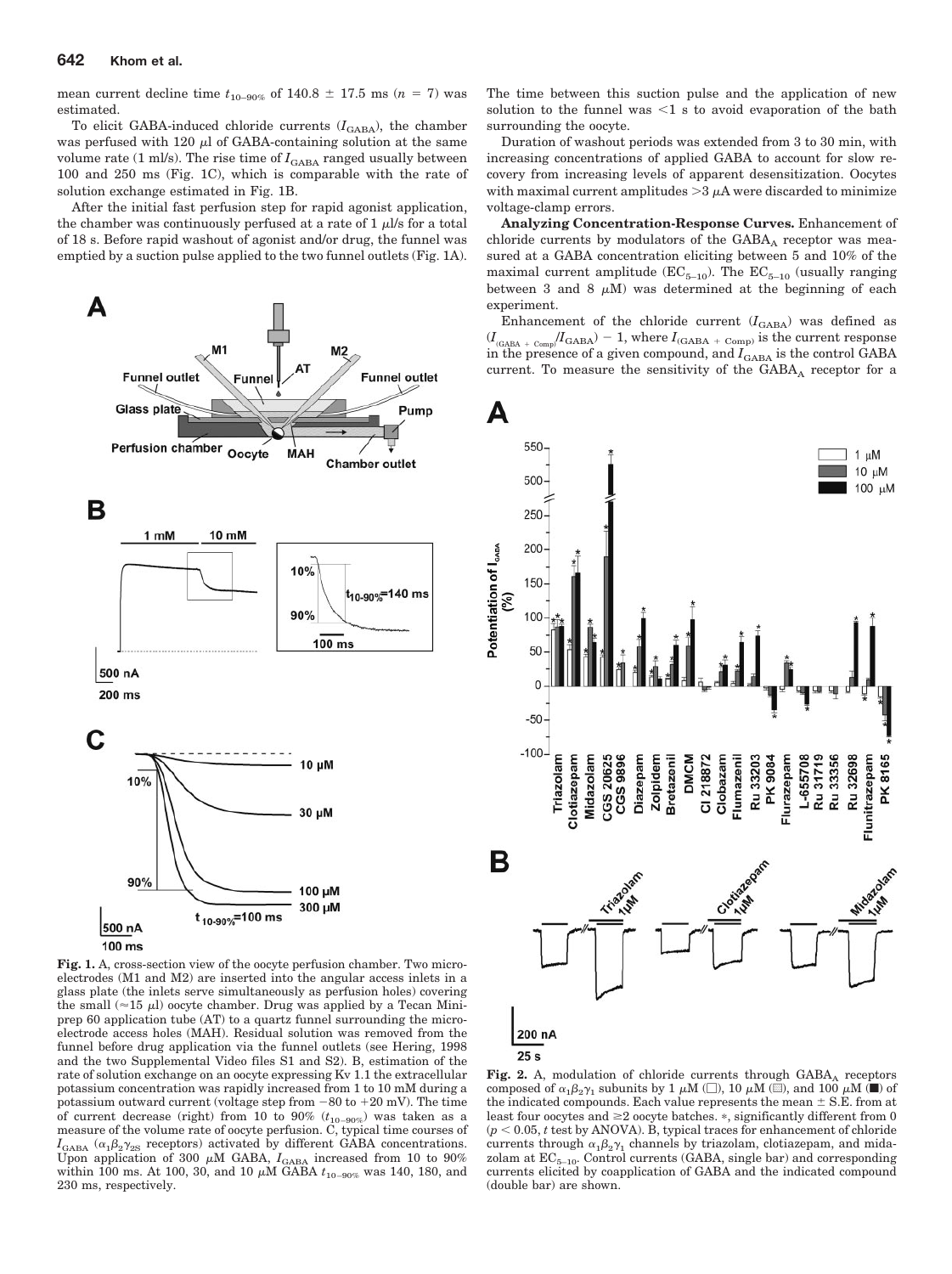given compound, it was applied for an equilibration period of 1 min before concomitant application of GABA  $(EC_{5-10})$  and increasing concentrations of the compound. None of the compounds investigated was able to induce chloride flux in the absence of GABA. Concentration-response curves were generated, and the data were fitted by nonlinear regression analysis using ORIGIN software (OriginLab Corp, Northampton, MA). Data were fitted to the equation  $1/(1 +$  $(EC_{50}/[Comp])<sup>n</sup>$ , where  $EC_{50}$  is the concentration of the compound that increases the amplitude of the GABA-evoked current by 50%, and  $n_{\rm H}$  is the Hill coefficient. Data are given as mean  $\pm$  S.E. from at least four oocytes and  $\geq 2$  oocyte batches. Statistical significance was calculated using unpaired Student's *t* test with a confidence interval of  $p < 0.05$ .

## **Results**

 $\mathbf{Modulation\ of\ }\alpha_{1}\beta_{2}\gamma_{1}\ \mathbf{Receptors.}$  The aim of the present study was to investigate the pharmacological properties of compounds interacting with  $\alpha_1\beta_2\gamma_1$  GABA<sub>A</sub> receptors. We have therefore analyzed the modulation of this  $GABA_A$  receptor subtype by 21 compounds from 12 different structural classes comprising 1,4-benzodiazepines (flunitrazepam, diazepam, flurazepam, midazolam, and triazolam), 1,4-thienodiazepines (clotiazepam), 1,5-benzodiazepines (clobazam), imidazobenzodiazepines (flumazenil, bretazenil, and L-655,708),  $\beta$ -carbolines (DMCM), pyrazoloquinolines (CGS 9896), pyrazolopyridines (CGS 20625), imidazopyridines (zolpidem), triazolopyridazines (Cl 218,872), imidazoquinolines (Ru 31719), imidazopyrimidines (Ru 32698, Ru 33203, and Ru 33356), and quinolines (PK 8165 and PK 9084).

In a first step,  $GABA_A$  receptors were activated by  $GABA$ concentrations corresponding to  $EC_{5-10}$ , and drug effects were screened at a single concentration of 1  $\mu$ M. As illustrated in Fig. 2  $(\Box)$ , only the benzodiazepines triazolam, midazolam, and diazepam, the thienodiazepine clotiazepam, the pyrazolopyridine CGS 20625, and the pyrazoloquinoline

#### TABLE 1

Modulation of the GABA-induced chloride currents by  $1 \mu M$ concentration of the indicated compounds for receptors composed of  $\alpha_1 \beta_2 \gamma_1$  subunits (second column) and  $\alpha_1 \beta_2$  subunits (third column) Each value represents the mean  $\pm$  S.E. of at least four oocytes from at least two oocyte batches.

|               | $I_{\text{GABA}}$ (EC <sub>5-10</sub> ) Potentiation |                   |  |  |
|---------------|------------------------------------------------------|-------------------|--|--|
| Compound      | $\alpha_1\beta_2\gamma_1$                            | $\alpha_1\beta_2$ |  |  |
|               | $\%$                                                 |                   |  |  |
| Triazolam     | $82 \pm 10^*$                                        | $-21 \pm 4^*$     |  |  |
| Clotiazepam   | $53 \pm 8^*$                                         | $-14 \pm 2^*$     |  |  |
| Midazolam     | $43 \pm 4^*$                                         | $-20 \pm 5^*$     |  |  |
| CGS 20625     | $42 \pm 4^*$                                         | $20 \pm 5^*$      |  |  |
| CGS 9896      | $24 \pm 3^*$                                         | $16 \pm 7$        |  |  |
| Diazepam      | $20 \pm 3^*$                                         | $2 \pm 2$         |  |  |
| Zolpidem      | $13 \pm 3^*$                                         | $-5 \pm 3$        |  |  |
| Bretazenil    | $10 \pm 1^*$                                         | $-1 \pm 5$        |  |  |
| <b>DMCM</b>   | $8 \pm 4$                                            | $4 \pm 2$         |  |  |
| Cl 218,872    | $6 \pm 5$                                            | $-10 \pm 1^*$     |  |  |
| Clobazam      | $5 \pm 2$                                            | $7 \pm 3$         |  |  |
| Flumazenil    | $4 \pm 3$                                            | $13 \pm 5$        |  |  |
| Ru 33203      | $2 \pm 2$                                            | $-5 \pm 5$        |  |  |
| PK 9084       | $-3 \pm 3$                                           | $-6 \pm 4$        |  |  |
| Flurazepam    | $-5 \pm 3$                                           | $26 \pm 4^*$      |  |  |
| L-655708      | $-7 \pm 2$                                           | $-8 \pm 5$        |  |  |
| Ru 31719      | $-7 \pm 3$                                           | $-10 \pm 5$       |  |  |
| Ru 33356      | $-7 \pm 3$                                           | $-2 \pm 3$        |  |  |
| Ru 32698      | $-8 \pm 2$                                           | $-5 \pm 2$        |  |  |
| Flunitrazepam | $-11 \pm 2^*$                                        | $-9 \pm 5$        |  |  |
| PK 8165       | $-16 \pm 2^{*}$                                      | $-14 \pm 2^*$     |  |  |

\* Difference from zero was calculated by ANOVA.

CGS 9896 induced an enhancement of  $>20\%$  at this concentration. The other compounds induced either a very small but statistically significant enhancement (zolpidem and bretazenil), no statistically significant effect (DMCM, Cl 218,872, clobazam, flumazenil, Ru 33203, PK 9084, flurazepam, L-655,708, Ru 31719, Ru 33356, and Ru 32698), or even an inhibition of GABA-induced chloride currents (flunitrazepam and PK 8165), and details are given in Table 1.

To establish compounds displaying low potency but high efficiency, all compounds were subsequently tested at higher concentrations (10 and 100  $\mu$ M) (Fig. 2A). Modulation of GABA receptors at low GABA concentrations  $(EC_{5-10})$  close to "tonic concentrations") can substantially differ from modulation at high concentrations (i.e., millimolar "synaptic concentrations"). We have, therefore, analyzed the effects of all 21 compounds at 1 mM GABA (Fig. 3A). None of the compounds, however, substantially enhanced or inhibited  $I_{\text{GABA}}$ . Representative chloride currents induced by 1 mM in the absence or presence of 1  $\mu$ M triazolam or CGS 20625 are shown in Fig. 3B.

**Contribution of**  $\alpha_1 \beta_2$  **Receptors.** Previous studies have clearly shown that the extent of the incorporation of  $\gamma$  subunits into heterologously expressed  $GABA_A$  receptors may vary between oocyte batches and decrease with time (Boileau



Fig. 3. A, modulation of chloride currents through  $GABA_A$  receptors composed of  $\alpha_1\beta_2\gamma_1$  subunits at 1 mM GABA by 1  $\mu$ M concentration of the indicated compounds.  $*$ , statistically significant differences from 0 ( $p <$ 0.05, *t* test by ANOVA). B, typical enhancement of  $I_{\text{GABA}}$  through  $\alpha_1 \beta_2 \gamma_1$ channels induced by 1 mM GABA in the absence (control, left traces) and presence of 1  $\mu$ M triazolam and 1  $\mu$ M CGS 20625.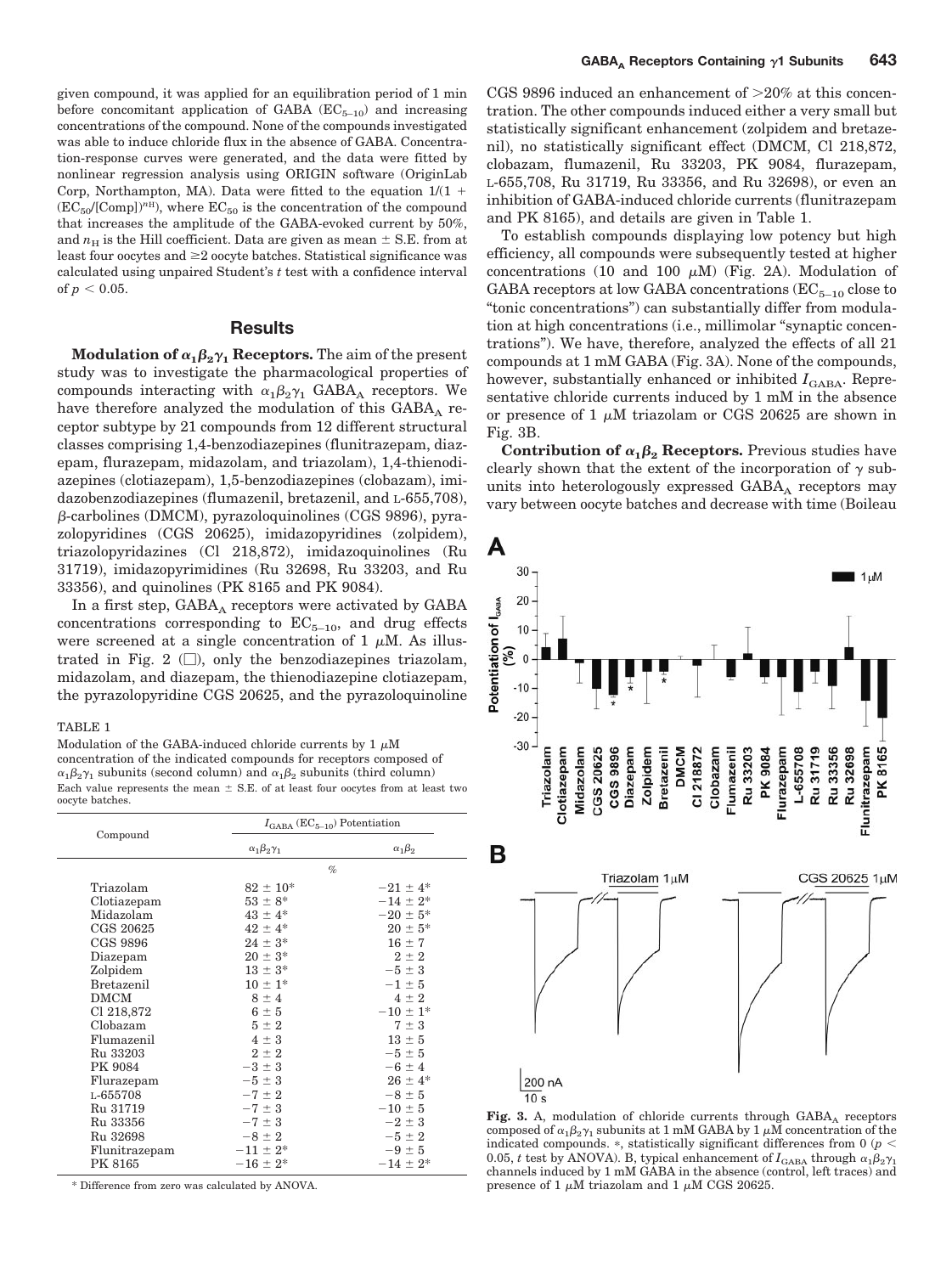et al., 2002). To clarify whether the effects observed were caused by  $\alpha_1\beta_2\gamma_1$  or by  $\alpha_1\beta_2$ -comprising receptors, we analyzed the effect of these compounds on  $GABA_A$  channels composed of  $\alpha_1\beta_2$  subunits. With the exception of CGS 20625  $(+20 \pm 5\%), \text{CGS } 9896 (+16 \pm 7\%), \text{flumazenil } (+13 \pm 5\%),$ and flurazepam  $(+26 \pm 4\%)$ , all compounds  $(1 \mu M)$  were either inefficient in enhancing  $I_{\text{GABA}}$  or even induced significant inhibition (triazolam, clotiazepam, midazolam, Cl 218,872, and PK 8165; Table 1).

For the most potent stimulators of the  $\alpha_1\beta_2\gamma_1$  receptors triazolam, clotiazepam, and midazolam, we also analyzed the inhibition of  $I_{\text{GABA}}$  in oocytes expressing only  $\alpha_1\beta_2$  subunits at higher (10  $\mu$ M) concentrations. Triazolam inhibited the GABA-induced chloride flux in  $\alpha_1\beta_2$  receptors by  $-33 \pm 4\%$  $(n = 12)$ , clotiazepam by  $-30 \pm 8\%$   $(n = 7)$ , and midazolam by  $-31 \pm 9\%$   $(n = 5)$  (experiments not shown).

**Comparing the Effects of Benzodiazepine Site Ligands on**  $\alpha_1 \beta_2 \gamma_1$  **and**  $\alpha_1 \beta_2 \gamma_2$  **Receptors.** Triazolam, clotiazepam, midazolam, and CGS 20625 were subsequently analyzed in more detail by comparing their effects on  $\alpha_1\beta_2\gamma_1$ and  $\alpha_1\beta_2\gamma_{2S}$  receptors. Figure 4 illustrates the concentrationdependence of the enhancement of the currents  $(EC_{5-10})$  by triazolam, clotiazepam, and midazolam. The  $EC_{50}$  value was determined by fitting the concentration-effect data to the Hill equation. Triazolam enhanced the maximum chloride current of  $\alpha_1\beta_2\gamma_1$  receptors by 85% while displaying the highest potency ( $EC_{50} \approx 90$  nM) of all tested benzodiazepines. Clotiazepam elicited an enhancement of the GABA response of approximately 170% but had a 19-fold lower potency ( $EC_{50} \approx$ 1.7  $\mu$ M) than triazolam. Midazolam was more potent than clotiazepam ( $EC_{50} \approx 1.2 \mu M$ ) but was 13 times less potent than triazolam, with a maximum enhancement (92%) comparable with triazolam.

A comparison with the concentration-response data ob-

tained on GABA<sub>A</sub> channels containing  $\gamma_{2S}$  subunits reveals a 3-fold higher efficiency of triazolam, a 1.5-fold higher efficiency of clotiazepam, and a 3.7-fold higher efficiency of midazolam on  $\alpha_1\beta_2\gamma_{2\mathrm{S}}$  receptors. The ratio of the  $\mathrm{EC}_{50}$  values for triazolam, clotiazepam, and midazolam  $(EC_{50/\gamma} / EC_{50/\gamma 2S})$ reflect 4-, 9-, and 8-fold lower potencies of these compounds for  $\alpha_1\beta_2\gamma_1$  receptors, respectively (Table 2). The apparent  $EC_{50}$  values, maximum enhancement, and the corresponding ratios for the benzodiazepines tested are given in Table 2.

**Modulation of IGABA by Triazolam, Clotiazepam, and Midazolam at Different GABA Concentrations.** To gain insight into the mechanism of  $I_{\text{GABA}}$  enhancement, we studied the GABA dose-effect curves in the absence and presence of the modulators. The results are shown in Fig. 5, A to C. In control, the mean  $EC_{50}$  value for GABA was 39  $\pm$  3  $\mu$ M in  $\alpha_1\beta_2\gamma_1$  receptors and  $50 \pm 3$   $\mu$ M in  $\alpha_1\beta_2\gamma_{2S}$  receptors. The three benzodiazepine receptor ligands shifted the dose-effect curves to the left without affecting the maximal response (Fig. 3A). It is noteworthy that the drug-induced shift was more pronounced for  $\alpha_1\beta_2\gamma_{2S}$  than for  $\alpha_1\beta_2\gamma_1$  receptors, reflecting the higher efficiency of these ligands on  $\alpha_1\beta_2\gamma_{2S}$ .

Effect of the Pyrazolopyridine CGS 20625 on  $\alpha_1\beta_2$ ,  $\alpha_1 \beta_2 \gamma_1$  and  $\alpha_1 \beta_2 \gamma_{2S}$  Receptors. CGS 20625 elicited maximum enhancement of chloride currents through  $\alpha_1\beta_2\gamma_1$  receptors of approximately 645%, with a half-maximal enhancement occurring at approximately 20  $\mu$ M (Fig. 6B). CGS 20625 thus represents a low potency but highly efficient positive modulator of  $\alpha_1\beta_2\gamma_1$  receptors. This compound enhanced the GABA response of  $\alpha_1\beta_2\gamma_{2{\rm S}}$  receptors with comparable efficiency  $(I_{\text{max/2}}/I_{\text{max/2}} \approx 1.12)$  and was less efficient on  $\alpha_1\beta_2$  receptors (Fig. 6B). At higher CGS 20625 concentrations ( $\geq 300 \mu M$ ), we observed weaker enhancement of the GABA-induced chloride flux than at 100  $\mu$ M for all subunit compositions (Fig. 6B).



**Fig. 4.** Concentration-effect curves for triazolam, clotiazepam, and midazolam on  $\alpha_1\beta_2\gamma_1$  ( $\bullet$ ) and  $\alpha_1\beta_2\gamma_2$  receptors ( $\blacksquare$ ) using an EC<sub>5–10</sub> GABA concentration (EC<sub>50</sub> values are given in Table 2). Data points represent means  $\pm$  S.E. from at least four oocytes from  $\geq$ 2 batches.

#### TABLE 2

Potency and efficiency of triazolam, midazolam, clotiazepam, and CGS 20625 for GABA<sub>A</sub> receptors composed of  $\alpha_1\beta_2\gamma_1$  or  $\alpha_1\beta_2\gamma_{2S}$  subunits The maximum enhancement (percentage of control) and EC<sub>50</sub> values were calculated by fitting the data points to a standard concentration-response curve. Rightmost column represents ratios between  $EC_{50}$  values of  $\alpha_1\beta_2\gamma_1$  and  $\alpha_1\beta_2\gamma_{2S}$  receptors.

| Compound                                           | $\alpha_1\beta_2\gamma_1$                                            |                                                          | $\alpha_1\beta_2\gamma_{2s}$                                   |                                                              |                                          |
|----------------------------------------------------|----------------------------------------------------------------------|----------------------------------------------------------|----------------------------------------------------------------|--------------------------------------------------------------|------------------------------------------|
|                                                    | $EC_{50}$                                                            | Maximum potentiation                                     | $EC_{50}$                                                      | Maximum potentiation                                         | $EC_{50}(\gamma_1)/EC_{50}(\gamma_{2S})$ |
|                                                    | nM                                                                   | $\%$                                                     | nM                                                             | $\%$                                                         |                                          |
| Triazolam<br>Midazolam<br>Clotiazepam<br>CGS 20625 | $92 \pm 17$<br>$1150 \pm 259$<br>$1681 \pm 432$<br>$23.712 \pm 6835$ | $85 \pm 7$<br>$92 \pm 8$<br>$172 \pm 24$<br>$645 \pm 55$ | $22 \pm 3$<br>$143 \pm 88$<br>$184 \pm 88$<br>$11.220 \pm 722$ | $253 \pm 12$<br>$342 \pm 64$<br>$260 \pm 27$<br>$724 \pm 25$ | 4.18<br>8.04<br>9.14<br>2.11             |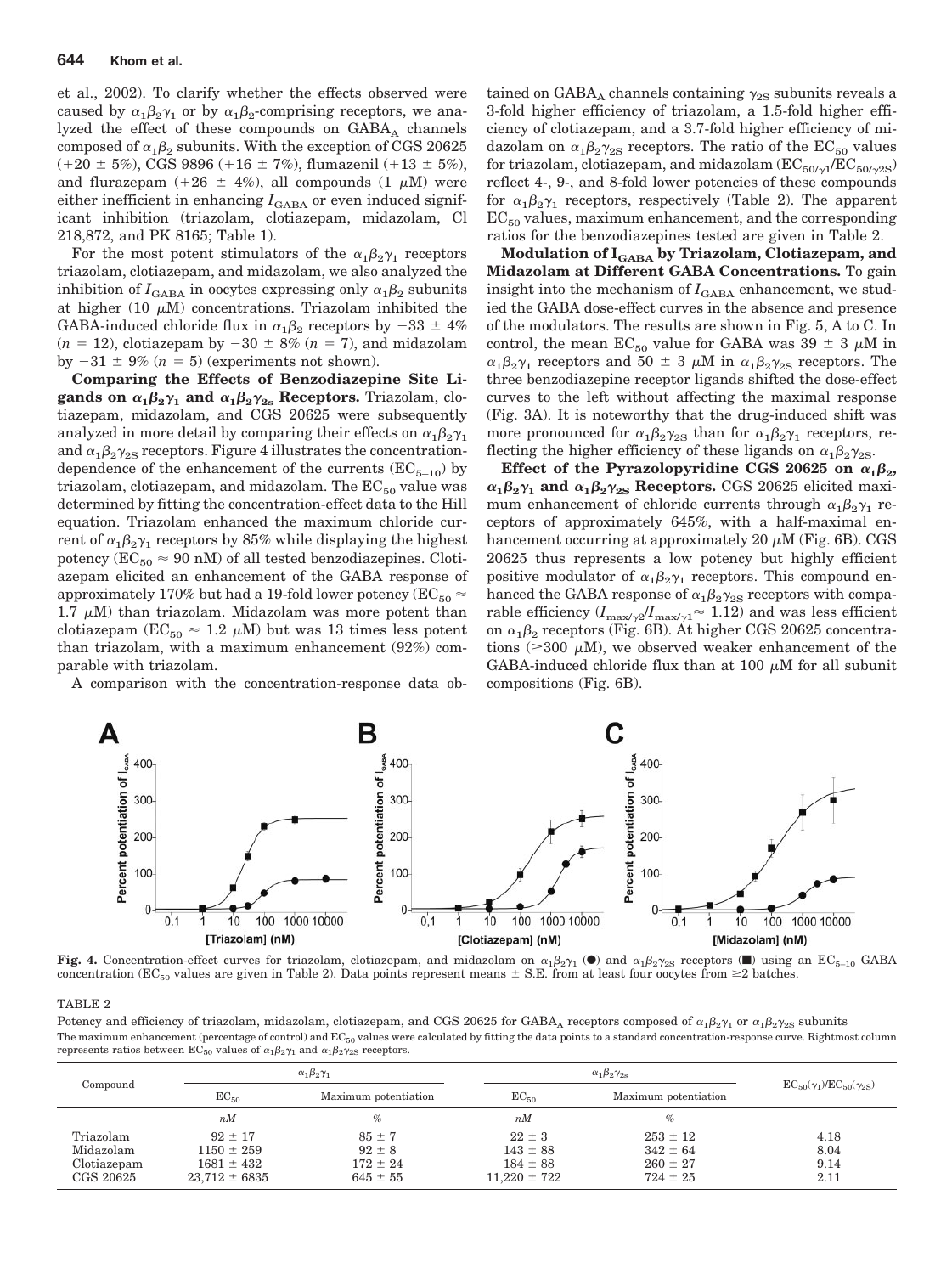**Effect of Flumazenil on**  $\alpha_1\beta_2\gamma_1$  **Receptors. Flumazenil** is a ligand of the BZ binding site of  $\alpha_1\beta_2\gamma_2$  GABA<sub>A</sub> receptors and competitively inhibits the enhancement of GABA-induced chloride currents by benzodiazepine agonists (Wafford et al., 1993). It was therefore interesting whether this compound would also inhibit the effects of triazolam and clotiazepam on  $\alpha_1\beta_2\gamma_1$  receptors.

Figure 7, A and B (left), illustrates the inhibition by fluma-

zenil of triazolam- or clotiazepam-induced  $I_{\text{GABA}}$  enhancement in  $\alpha_1\beta_2\gamma_{2S}$  receptors. As shown on the right, the effects of triazolam or clotiazepam on  $\alpha_1\beta_2\gamma_1$  receptors were not inhibited by 1  $\mu$ M flumazenil. Moreover, we were unable to study possible antagonistic effects at higher concentrations, because flumazenil induced significant enhancement of  $I_{\text{GABA}}$  in oocytes expressing  $\alpha_1\beta_2\gamma_1$  subunits at 10 (22  $\pm$  2%,  $n = 4$ ) and 100  $\mu$ M (64  $\pm$  8%,  $n = 4$ ; Fig. 7C).



Fig. 5. Modulation of the GABA concentration-response curve of  $\alpha_1\beta_2\gamma_1$  (left) and  $\alpha_1\beta_2\gamma_2$ s receptors (right) by 1  $\mu$ M triazolam (A), 10  $\mu$ M clotiazepam (B), and 10  $\mu$ M midazolam (C). The corresponding mean EC<sub>50</sub> values were 37  $\pm$  2  $\mu$ M (control), 26  $\pm$  4  $\mu$ M (triazolam) for  $\alpha_1\beta_2\gamma_1$  and 52  $\pm$  7  $\mu$ M (control), and  $17 \pm 3$   $\mu$ M (triazolam) for  $\alpha_1 \beta_2 \gamma_{2S}$  (A);  $40 \pm 8$   $\mu$ M (control),  $25 \pm 4$   $\mu$ M (clotiazepam) for  $\alpha_1 \beta_2 \gamma_1$  and  $50 \pm 5$   $\mu$ M (control), and  $19 \pm 3$  $\mu$ M (clotiazepam) for  $\alpha_1\beta_2\gamma_{2{\rm S}}$  (B); and 41  $\pm$  6  $\mu$ M (control), 22  $\pm$  2  $\mu$ M (midazolam) for  $\alpha_1\beta_2\gamma_1$  and 47  $\pm$  11  $\mu$ M (control), and 13  $\pm$  6  $\mu$ M (midazolam) for  $\alpha_1\beta_2\gamma_{2S}$  (C).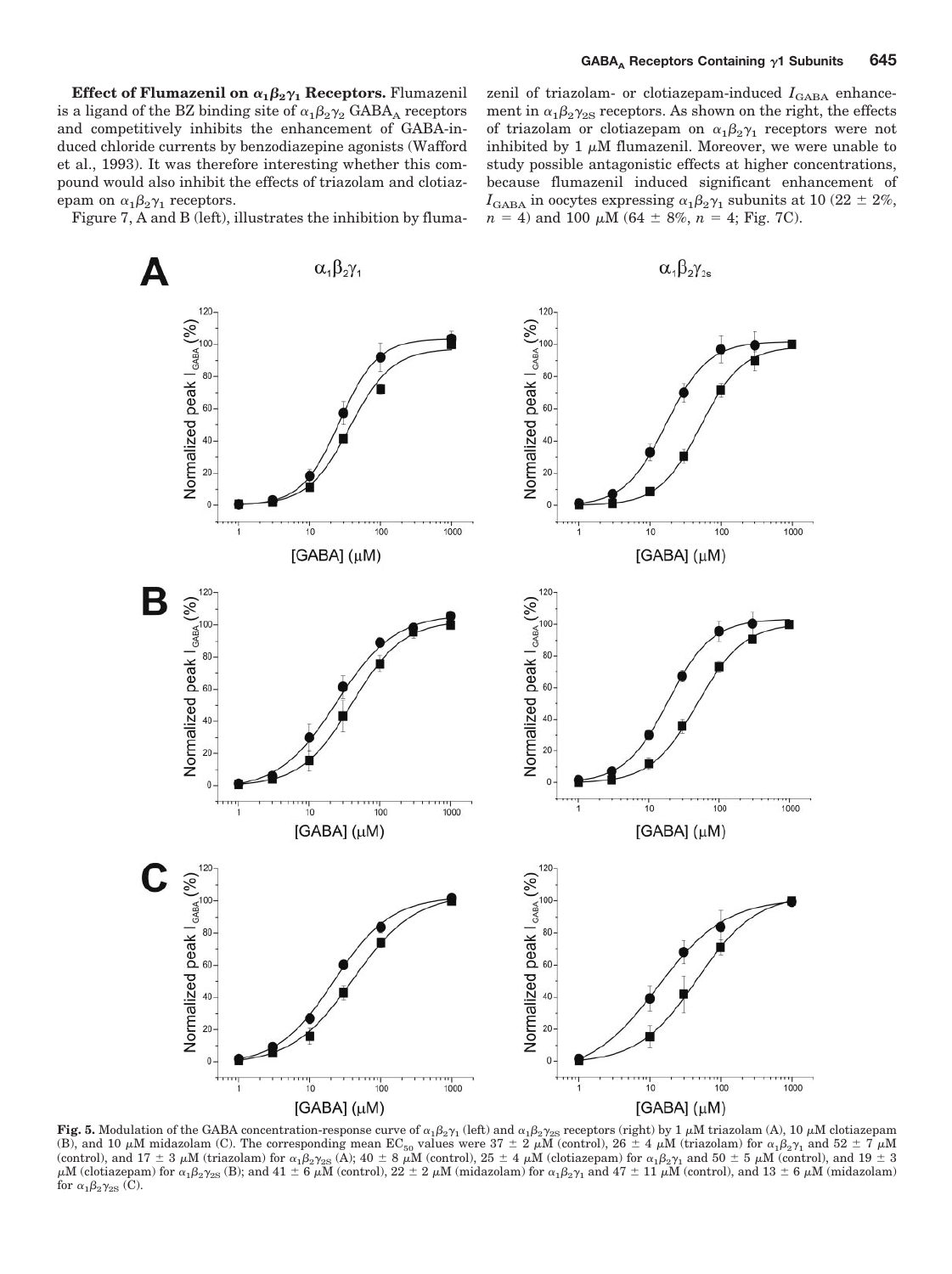### **Discussion**

In the present study, we made use of a fast and automated perfusion technique (Fig. 1) to test a selection of 21 modulators on GABA<sub>A</sub> receptors composed of  $\alpha_1\beta_2\gamma_1$  subunits. Solution exchange occurred between 100 and 250 ms (see *Materials and Methods* and Fig. 1C), which reduced the effects of desensitization on peak current detection compared with conventional bath perfusion.

 $I_{\text{GABA}}$  of  $\alpha_1\beta_2\gamma_1$  Subunit Receptors Is Enhanced by **Some Benzodiazepines and the Pyrazolopyridine CGS 20625.** The 21 compounds tested comprised benzodiazepines and representatives of other structural classes of ligands of the BZ binding site of  $GABA_A$  receptors. To determine the most potent modulators of  $\alpha_1\beta_2\gamma_1$  subunit receptors, we first tested the compounds at a concentration of 1  $\mu$ M. Of the 21 compounds, six induced an enhancement of the GABA response  $(EC_{5-10})$  by more than 20% with the following order of potency: triazolam  $>$  clotiazepam  $>$  midazolam  $>$  CGS  $20625 > CGS 9896 > diazepam. Zolpidem and bretazenil$ induced a small enhancement ( $\approx$ 13 and 10%, respectively). The effects of DMCM, Cl 218,872, clobazam, flumazenil, Ru 33203, PK 9084, flurazepam, L-655,708, Ru 31719, Ru 33356, and Ru 32698 were not significantly different from control. In contrast, flunitrazepam and PK 8165 significantly inhibited

the GABA-induced chloride flux. Application of higher concentrations (10 and 100  $\mu$ M) revealed a moderate enhancement at high concentrations (low-potency modulation) by bretazenil, DMCM, flumazenil, Ru 33203, Ru 32698, and flunitrazepam. All compounds were tested in the absence of GABA (data not shown). None of them induced measurable currents, even at high concentrations (up to 100  $\mu$ M). Thus, the 1,4-benzodiazepines triazolam and midazolam, the 1,4 thienodiazepine clotiazepam, and the pyrazolopyridine CGS 20625 seemed to be the most promising candidates for further detailed analysis.

Contribution of the  $\gamma_1$  Subunit to the Enhancement **of**  $I_{\text{GABA}}$ . On injection of *X. laevis* oocytes with  $\alpha$ ,  $\beta$ , and  $\gamma$ subunits, not only are receptors containing all three subunits formed but possibly also receptors composed of  $\alpha$  and  $\beta$  subunits only (Boileau et al., 2002). To investigate whether the observed drug effects were caused by effects on  $\alpha_1\beta_2\gamma_1$  receptors or could also be explained by effects on  $\alpha_1\beta_2$  receptors, the effects of drugs on the latter receptors were also investigated. A comparison of drug effects on  $\alpha_1\beta_2\gamma_1$  and  $\alpha_1\beta_2$  receptors revealed that the  $\gamma_1$  subunit was essential for enhancement of  $I_{\text{GABA}}$  by triazolam, clotiazepam, and midazolam (Table 1 and Fig. 2), because these compounds at 1  $\mu$ M concentration induced a significant inhibition by  $-21 \pm$ 



Fig. 6. Modulation of *I*<sub>GABA</sub> by CGS 20625. A, typical *I*<sub>GABA</sub> recordings illustrating concentration-dependent modulation of GABA-elicited chloride currents through  $\alpha_1 \beta_2 \gamma_1$ -containing receptors. B, concentration-effect curves for CGS 20625 on  $\alpha_1 \beta_2 \gamma_2$  ( $\bullet$ ),  $\alpha_1 \beta_2 \gamma_1$  ( $\bullet$ ), and  $\alpha_1 \beta_2$  ( $\bullet$ ) receptors. EC<sub>50</sub> values and corresponding Hill coe and  $n_H = 1.4 \pm 0.2$  ( $\blacksquare$ ), respectively. Each data point represents mean  $\pm$  S.E. from at least four oocytes and  $\geq 2$  batches.  $I_{\text{GABA}}$  at 300  $\mu$ M (open symbols) were excluded from the fit. C, modulation of the GABA concentration response of  $\alpha_1\beta_2\gamma_1$  (left) and  $\alpha_1\beta_2\gamma_2$  receptors (right) by 100  $\mu$ M CGS 20625. The corresponding EC<sub>50</sub> values were 39  $\pm$  16  $\mu$ M (control) and 7  $\pm$  2  $\mu$ M (CGS 20625) in  $\alpha^{}_1\beta^{}_2\gamma^{}_1$  receptors and 56  $\pm$  14  $\mu$ M (control) and 15  $\pm$  $3 \mu M$  (CGS 20625) in  $\alpha_1 \beta_2 \gamma_{2S}$  receptors.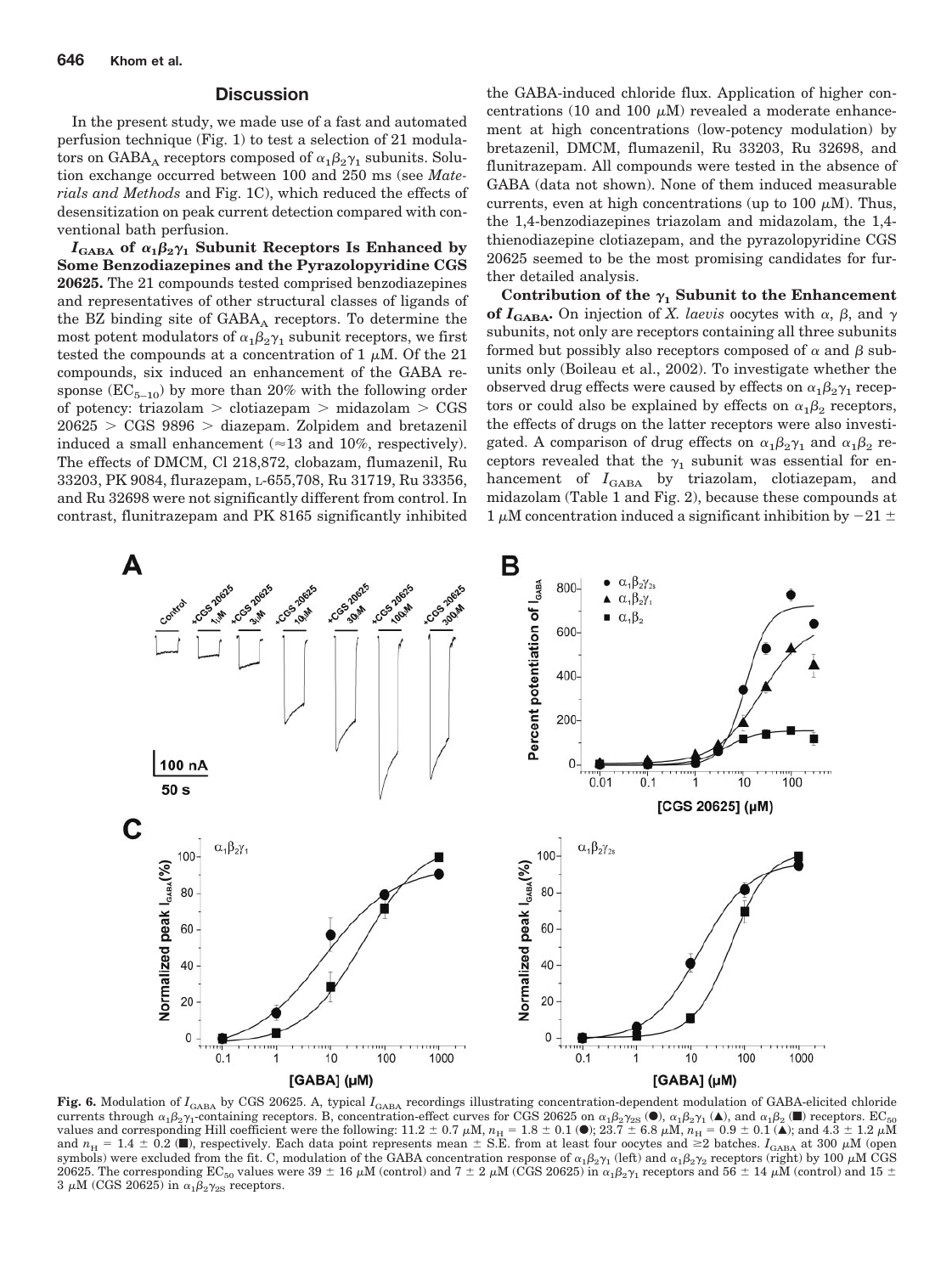$4\%$   $(n = 12, p < 0.05), (-14 \pm 2\%, n = 6), \text{and } (-20 \pm 5\%, n =$ 6), respectively, of  $I_{\text{GABA}}$  through  $\alpha_1\beta_2$  subunit receptors. In addition, the effects of several other drugs were clearly different in  $\alpha_1\beta_2\gamma_1$  and  $\alpha_1\beta_2$  receptors. Thus, CGS 20625, CGS 9896, diazepam, zolpidem, and bretazenil exhibited an enhancement of  $I_{\rm GABA}$  that was higher in  $\alpha_1\beta_2\gamma_1$  than in  $\alpha_1\beta_2$ receptors, supporting the importance of the  $\gamma_1$  subunit for the effects observed. Finally, Cl 218,872 and flurazepam exhibited effects in opposite direction in  $\alpha_1\beta_2\gamma_1$  and  $\alpha_1\beta_2$  receptors, again supporting the conclusion that the drug effects observed on injection of oocytes with  $\alpha_1$ ,  $\beta_2$ , and  $\gamma_1$  subunits were predominantly caused by  $\alpha_1\beta_2\gamma_1$  receptors (Table 1).

Our finding that triazolam, clotiazepam, and midazolam significantly inhibit  $I_{\text{GABA}}$  through  $\alpha_1 \beta_2$  receptors suggests that we might have underestimated the enhancement of  $I_{\text{GABA}}$  in  $\alpha_1\beta_2\gamma_1$  receptors by these drugs because of simultaneously occurring inhibition of  $\alpha_1\beta_2$  subunit receptors. The

differential effects of various BZ binding site ligands on receptors composed of  $\alpha_1\beta_2$  subunits are highly interesting by themselves and significantly extend previous evidence for the existence of a low-affinity benzodiazepine binding site at  $\alpha\beta$ receptors (Wafford et al., 1993; Thomet et al., 1999; Walters et al., 2000).

To determine the potency and efficiency (maximum ability to enhance the GABA  $EC_{5-10}$  response of the three most potent BZ; Table 2), we studied their concentration effect for receptors composed of  $\alpha_1\beta_2\gamma_1$  subunits (Fig. 3). The 1,4-benzodiazepine triazolam displayed the highest potency ( $EC_{50} \approx$ 90 nM), followed by midazolam ( $EC_{50} \approx 1.2 \mu M$ ) and the 1,4-thienodiazepine clotiazepam ( $EC_{50} \approx 1.7 \mu M$ , Table 2). A comparison of the concentration-effect curves for these benzodiazepine-type ligands with receptors composed of  $\alpha_1\beta_2\gamma_{2\mathrm{S}}$ receptors revealed a significantly lower efficiency and potency for  $\gamma_1$ -containing receptors (Fig. 3 and Table 2).



**Fig. 7.** A and B, effect of flumazenil on the enhancement of *I*<sub>GABA</sub> by triazolam<br>and clotiazepam. The left graphs illustrates the enhancement of  $I_{\text{GABA}}$  through  $\alpha_1\beta_2\gamma_{2s}$  receptors by triazolam and clotiazepam in the absence and presence of flumazenil. The right graphs illustrate the lack of inhibition of  $I_{\text{GABA}}$  through  $\alpha_1\beta_2\gamma_1$  receptors. C, typical  $I_\mathrm{GABA}$  through  $\alpha_1\beta_2\gamma_1$  receptors in the absence (GABA) and presence of the indicated concentrations of flumazenil.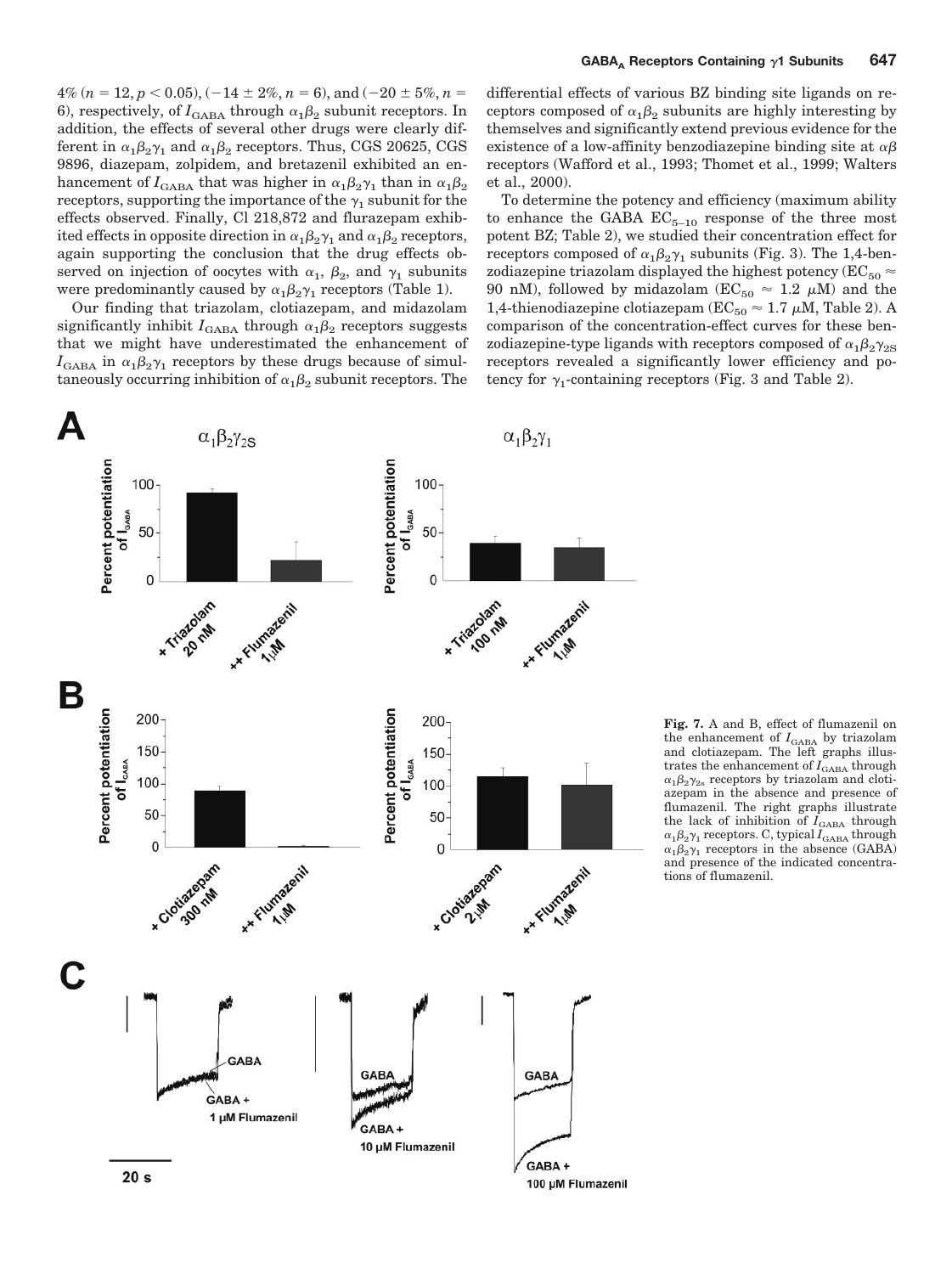**The Pyrazolopyridine CGS 20625 Displays the Highest Efficiency in Enhancing GABA-Induced Chloride Flux of**  $\alpha_1 \beta_2 \gamma_1$  **Subunit Receptors.** CGS 20625 was identified as the most efficient compound in terms of maximum enhancement of the GABA-induced chloride currents through  $\alpha_1\beta_2\gamma_1$  subunit receptors (Fig. 6). This compound induced a maximum enhancement of 645  $\pm$  55% greater than control, which is approximately 3.75-fold the enhancement achieved with clotiazepam  $(172 \pm 24\%$  greater than control), and more than 7 times the enhancement induced by midazolam (92  $\pm$  8% greater than control) or by triazolam (85  $\pm$  7% above control), respectively (Fig. 3). CGS 20625, however, had a potency for  $\alpha_1\beta_2\gamma_1$  receptors (EC<sub>50</sub>  $\approx 20$   $\mu$ M) approximately 200 times lower than that of triazolam and 10 to 20 times lower than that of the other benzodiazepines (Table 2).

A closer inspection of the subunit composition specificity of CGS 20625 action revealed that this drug potentiates  $\alpha_1\beta_2\gamma_1$ and  $\alpha_1\beta_2\gamma_{2S}$  subunit receptors to an almost similar extent (Fig. 6B). However, a significantly lower efficiency on  $\alpha_1\beta_2$ receptors revealed an essential role of a  $\gamma$  subunit.

CGS 20625 at 300  $\mu$ M caused less enhancement than at 100  $\mu$ M in  $\alpha_1\beta_2$ ,  $\alpha_1\beta_2\gamma_1$ , and  $\alpha_1\beta_2\gamma_2$  subunit receptors (Fig. 6B), suggesting that this compound might inhibit chloride currents at high concentrations. Similar behavior was shown previously for the action of another pyrazolopyridine (tracazolate) on  $GABA_A$  channels (Thompson et al., 2002).

CGS 20625 thus represents a low-potency ( $EC_{50} \approx 20 \mu M$ ) but high-efficiency modulator of  $\alpha_1\beta_2\gamma_1$  and  $\alpha_1\beta_2\gamma_{2S}$  subunitcontaining receptors (Fig. 6B). This compound was almost not selective for either  $\gamma_1$  or  $\gamma_2$  subunits.  $\alpha_1\beta_2$  Subunit receptors were, however, stimulated to a significantly lesser extent  $(\approx 160\%)$  compared with  $\alpha_1\beta_2\gamma_{1/2S}$  subunit receptors (640– 730%) (Fig. 6B).

The competitive antagonist flumazenil  $(1 \mu M)$  inhibited  $I_{\text{GABA}}$  enhancement of  $\alpha_1\beta_2\gamma_{2S}$  receptors but failed to affect the enhancement of  $I_{\rm GABA}$  through  $\alpha_1\beta_2\gamma_1$  receptors by triazolam and clotiazepam (Fig. 7, right). These data suggest that flumazenil exhibits either no or a very low affinity for the BZ binding site of  $\alpha_1\beta_2\gamma_1$  receptors, or that flumazenil interacts with a binding site different from that for triazolam and clotiazepam at these receptors. The first conclusion is consistent with the observation that the affinity of flumazenil for its binding site was reduced approximately 1000-fold in GABA<sub>A</sub> receptors in which phenylalanine 77 of the  $\gamma_2$  subunit was mutated to the corresponding residue (isoleucine) of the  $\gamma_1$  subunit ( $\gamma_2$ F77I; Buhr et al., 1997; Wingrove et al., 2002; Ogris et al., 2004). At higher concentrations, flumazenil displayed properties of a low-affinity agonist on  $\alpha_1\beta_2\gamma_1$ receptors (10  $\mu{\rm M}$  potentiated  $I_{\rm GABA}$  by 22  $\pm$  2% and 100  $\mu{\rm M}$ by  $64 \pm 9\%$ ).

In addition to flumazenil, the affinities of bretazenil, L-655,708, DMCM, zolpidem, Cl 218,872, and PK 8165 were drastically reduced in receptors containing the  $\gamma$ <sub>2</sub>F77I point mutation (Ogris et al., 2004), as measured by [<sup>3</sup>H]flunitrazepam binding studies. A low affinity of these compounds for  $\alpha_1\beta_2\gamma_1$  receptors could have contributed to their small effects on these receptors observed in the present study. In contrast, replacement of phenylalanine  $(\gamma_2$ F77) by the corresponding isoleucine of the  $\gamma_1$  subunit only weakly (2- to 7-fold) reduced the affinity of the classic 1,4-benzodiazepines, the 1,4-thienodiazepine clotiazepam, the 1,5-benzodiazepine clobazam, or the pyrazoloquinoline CGS 9896 (Ogris et al., 2004). The

small (4- to 9-fold) reduction in potency of triazolam, midazolam, and clotiazepam for enhancing  $\alpha_1\beta_2\gamma_1$  compared with  $\alpha_1\beta_2\gamma_2$  receptors could be explained by a reduced apparent affinity of these compounds for  $\alpha_1\beta_2\gamma_1$  receptors underlining the importance of Phe77 for high-affinity BZ binding (Buhr et al., 1997). For other compounds such as flunitrazepam (1  $\mu$ M), we observed significant inhibition of  $I_{\text{GABA}}$  in  $\alpha_1\beta_2\gamma_1$ receptors, indicating the importance of additional amino acids for drug binding and gating.

The different efficiency of triazolam, midazolam, clotiazepam, and CGS 20625 are explained by the different amounts of shifts of the GABA concentration-effect curves (Fig. 5, A–C). Larger shifts induced on  $\alpha_1\beta_2\gamma_{2S}$  receptors reflect the higher apparent efficiency.

In summary we systematically investigated 21 ligands of the BZ binding site from chemically distinct classes to obtain insight in the pharmacological profile of  $GABA_A$  receptors comprising a  $\gamma_1$  subunit. Triazolam was identified as a highpotency and CGS 20625 as a high-efficiency modulator of this receptor subtype. Different potencies of triazolam, midazolam, clotiazepam, and CGS 20625 can be explained by different shifts of the GABA dose-effect curve, reflecting different apparent affinities of these compounds.

#### **Acknowledgments**

We thank Drs. Roman Furtmüller and Stanislav Berjukow for helpful suggestions and Stanislav Beyl for preparing the video animation.

#### **References**

- Barnard EA, Skolnick P, Olsen RW, Mohler H, Sieghart W, Biggio G, Braestrup C, Bateson AN, and Langer SZ (1998) International Union of Pharmacology. XV. Subtypes of gamma-aminobutyric acidA receptors: classification on the basis of subunit structure and receptor function. *Pharmacol Rev* **50:**291–313.
- Benke D, Honer M, Michel C, and Mohler H (1996) GABAA receptor subtypes differentiated by their gamma-subunit variants: prevalence, pharmacology and subunit architecture. *Neuropharmacology* **35:**1413–1423.
- Bianchi MT, Haas KF, and Macdonald RL (2001) Structural determinants of fast desensitization and desensitization-deactivation coupling in GABAa receptors. *J Neurosci* **21:**1127–1136.
- Boileau AJ, Baur R, Sharkey LM, Sigel E, and Czajkowski C (2002) The relative amount of cRNA coding for gamma2 subunits affects stimulation by benzodiazepines in GABAA receptors expressed in *Xenopus* oocytes. *Neuropharmacology* **43:**695–700.
- Boileau AJ, Li T, Benkwitz C, Czajkowski C, and Pearce RA (2003) Effects of gamma2S subunit incorporation on GABAA receptor macroscopic kinetics. *Neuropharmacology* **44:**1003–1012.
- Buhr A, Baur R, and Sigel E (1997) Subtle changes in residue 77 of the  $\gamma$  subunit of  $\alpha$ 1 $\beta$ 2 $\gamma$ 2 GABAA receptors drastically alter the affinity for ligands of the benzodiazepine binding site. *J Biol Chem* **272:**11799 –11804.
- Ernst M, Brauchart D, Boresch S, and Sieghart W (2003) Comparative modeling of GABAA receptors: limits, insights, future developments. *Neuroscience* **119:**933– 943.
- Feng HJ, Bianchi MT, and Macdonald RL (2004) Pentobarbital differentially modulates α1β3δ and α1β3γ2L GABAA receptor currents. Mol Pharmacol 66:988– 1003.
- Grabner M, Wang Z, Hering S, Striessnig J, and Glossmann H (1996) Transfer of 1,4-dihydropyridine sensitivity from L-type to class A (BI) calcium channels. *Neuron* **16:**207–218.
- Hering S (1998) Small-volume and rapid extracellular solution exchange around Xenopus oocytes during voltage-clamp recordings. *Pflueg Arch Eur J Physiol* **436:**303–307.
- Hevers W and Luddens H (1998) The diversity of GABAA receptors. Pharmacological and electrophysiological properties of GABAA channel subtypes. *Mol Neurobiol* **18:**35– 86.
- Korpi ER, Grunder G, and Luddens H (2002) Drug interactions at GABA<sub>A</sub> receptors. *Prog Neurobiol* **67:**113–159.
- Methfessel C, Witzemann V, Takahashi T, Mishina M, Numa S, and Sakmann B (1986) Patch clamp measurements on *Xenopus* laevis oocytes: currents through endogenous channels and implanted acetylcholine receptor and sodium channels. *Pflueg Arch Eur J Physiol* **407:**577–588.
- Ogris W, Poltl A, Hauer B, Ernst M, Oberto A, Wulff P, Hoger H, Wisden W, and Sieghart W (2004) Affinity of various benzodiazepine site ligands in mice with a point mutation in the GABAA receptor gamma2 subunit. *Biochem Pharmacol* **68:**1621–1629.
- Pirker S, Schwarzer C, Wieselthaler A, Sieghart W, and Sperk G (2000) GABA<sub>A</sub>